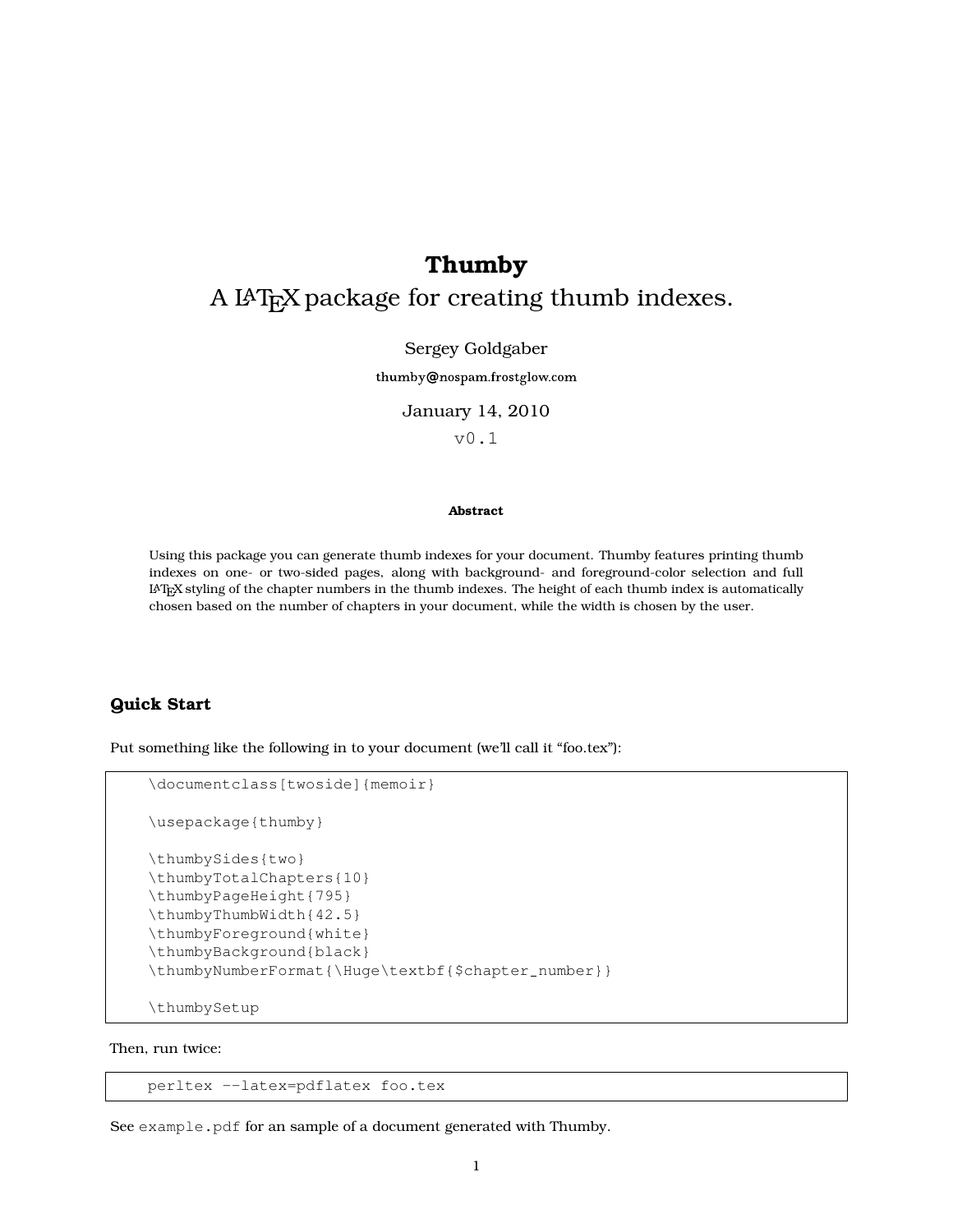# **Requirements**

#### Memoir document class:

```
http://www.ctan.org/tex-archive/help/Catalogue/entries/memoir.html
```
Required Packages:

```
PerlT<sub>EX</sub> http://www.ctan.org/tex-archive/help/Catalogue/entries/perltex.html<br>TikZ http://www.ctan.org/tex-archive/help/Catalogue/entries/pgf.html
           http://www.ctan.org/tex-archive/help/Catalogue/entries/pgf.html
bophook http://www.ctan.org/tex-archive/help/Catalogue/entries/bophook.html
```
# **Usage Notes**

All of the commands shown in the *Quick Start* section are required for this package to function properly.

The values passed as arguments to these commands in the *Quick Start* section are just examples. Feel free to change them to your liking. In particular, you'll probably want to change the \thumbyTotalChapters from 10 to the number of chapters in your document, the \thumbyPageHeight from 795 to the height of your document (in points), and \thumbySides to reflect whether your document uses one- or two-sided pages.

Instead of running perltex directly, I recommend you use a program such as latexmk (http: //www.phys.psu.edu/~collins/software/latexmk/) to do the necessary work for you. If you do use latexmk you'll want to put the following in to its latexmkrc:

\$pdflatex = 'perltex --latex=pdflatex'

NOTE:

- Units for page height, width, etc, are in points.
- Only normal, numbered chapters will have a thumb index. For example, the of contents and \frontmatter chapters will not have a thumb index.
- When \thumbyNumberFormat contains the literal \$chapter\_number Thumby will substitute the actual chapter number for this literal.

# **Commands**

\thumbySides{<sides>}

Either "one" or "two", indicating whether the *memoir* class has been configured to print on one or both sides of each page. If you select "one", then thumb indexes will always be placed on the right-hand side of every page. If you select "two", then thumb indexes will be placed on the right-hand side of odd-numbered pages and on the left-hand side of even-numbered pages.

```
\thumbyTotalChapters{<integer>}
```
The total number of chapters in your document. Thumby will divide the page height by the total number of chapters to get the height of each thumb index.